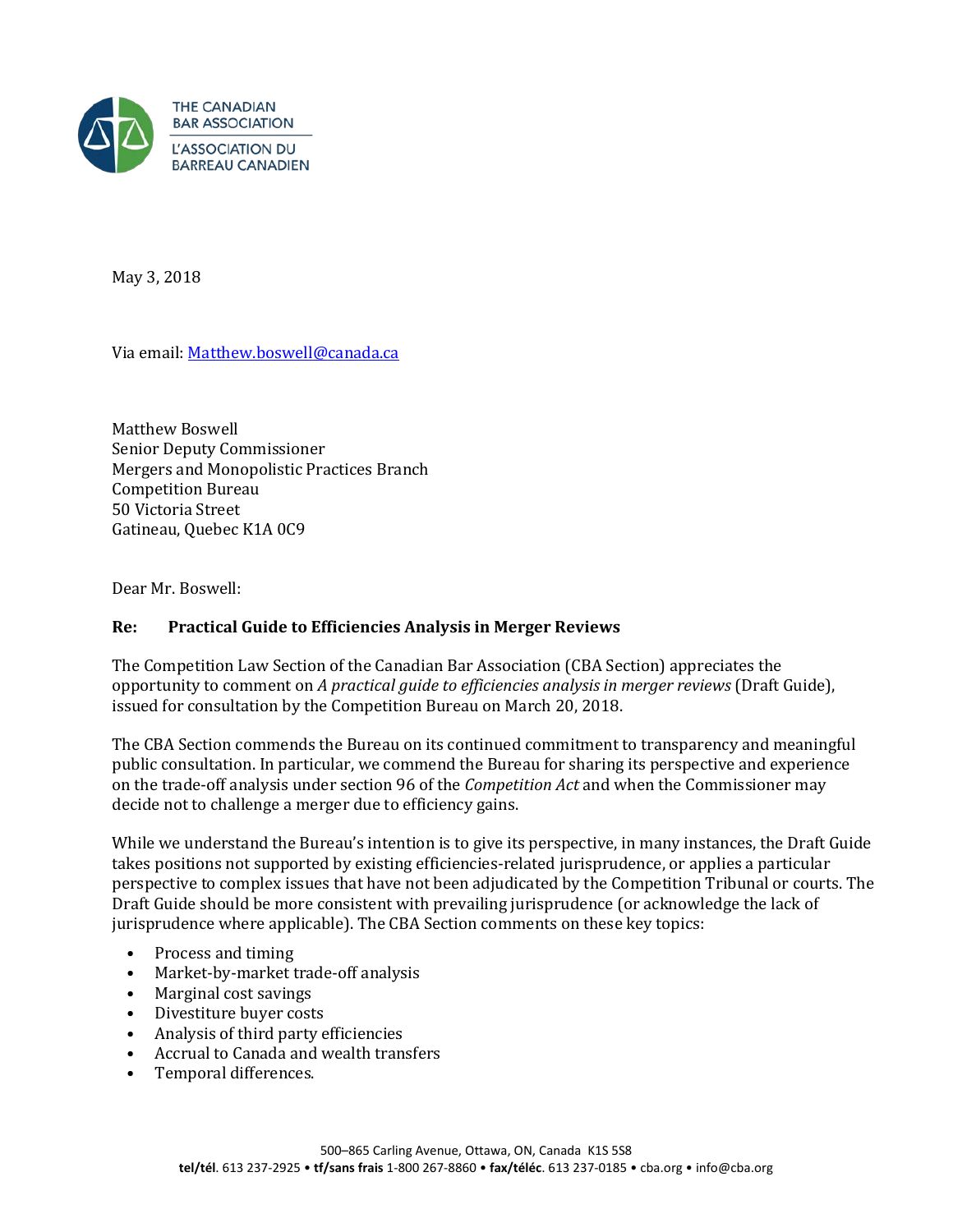# **Timely and Constructive Assessment of Efficiencies**

The CBA Section appreciates the Bureau's acknowledgment that its efficiencies assessment could result in misalignment with statutory timeframes for notifiable mergers and the timing and outcome for other jurisdictions reviewing the same transaction. The advice in section 1.2 of the Draft Guide on timing, form and content of efficiencies submissions facilitating a thorough and timely assessment by the Bureau of efficiency claims is welcome. For example, the Bureau's statement that it does not view efficiency claims as a concession that a proposed merger is likely to result in anti-competitive effects is helpful to communicate to stakeholders. Similarly, knowing the Bureau can consider efficiencies and competitive effects in parallel is helpful.

In a number of areas, the Draft Guide encourages early submissions from merging parties on expected efficiencies. However, and as acknowledged in the Draft Guide, there are often significant factors weighing against making detailed efficiencies claims at an early stage of the Bureau's review. These factors may include information limitations during the due diligence phase, uncertainty on the nature of any remedial order required that would affect the scope of the effects and efficiencies to be balanced against one another, and the significant investment of time, money and resources required to develop cogent efficiency claims. More generally, and consistent with the Supreme Court of Canada's decision in *Tervita*, parties must be in a position to understand with some precision the anti-competitive effects alleged to result from a proposed merger in order to "know the case they have to meet" in bringing an efficiencies defence.[1](#page-1-0) With these practicalities in mind, additional guidance in certain areas could assist parties in bringing detailed efficiencies information earlier in the process. For example, guidance would include:

# • *Committing to timely and transparent communication of case theories and concerns on competitive effects*

The single most important factor influencing whether and when merging parties are likely to advance efficiencies claims is the degree to which they receive clear feedback from the Bureau on its theories of competitive harm. Given the complexity, cost and resources required to develop cogent efficiency claims, and the Bureau's desire to identify a hypothetical remedial order to govern the scope of the efficiencies assessment, it is crucial that parties receive timely and frank indications about the Bureau's theory of harm and the relevant market(s) impact[e](#page-1-1)d as early as possible. As we remarked in the Bureau's recent consultation on merger filing fees,<sup>2</sup> there is room for material improvement in the timeliness and transparency of any communications from the Bureau on its evolving assessment of competitive effects during merger reviews.

## • *Clarifying the "appropriate cases" where the Bureau will assess efficiencies internally*

Although the Draft Guide suggests the Bureau will consider and analyze credible efficiency claims made by the parties in the course of its overall review of a merger, section 1.2 limits the circumstances when the Bureau "may" conduct an internal assessment of the trade-off in section 96 to "*appropriate cases*" and "when provided with timely and sufficient information validating claimed efficiencies" (emphasis added). It is not clear what factors, in addition to the receipt of timely and sufficient information, are likely to influence the Bureau's decision to conduct a tradeoff analysis internally. A better understanding of these factors would assist parties to evaluate the relative merits of making efficiencies submissions at all or relatively early in the Bureau's review process.

<span id="page-1-0"></span>j <sup>1</sup> *Tervita Corp. v. Canada (Commissioner of Competition),* 2015 SCC 3, [2015] 1 SCR 161 at paras. 124 and 136.  $\mathbf{1}$ 

<span id="page-1-1"></span><sup>&</sup>lt;sup>2</sup> See CBA Section letter dated November 20, 2017 (Re: Proposed Increase to Filing Fees for Merger Reviews).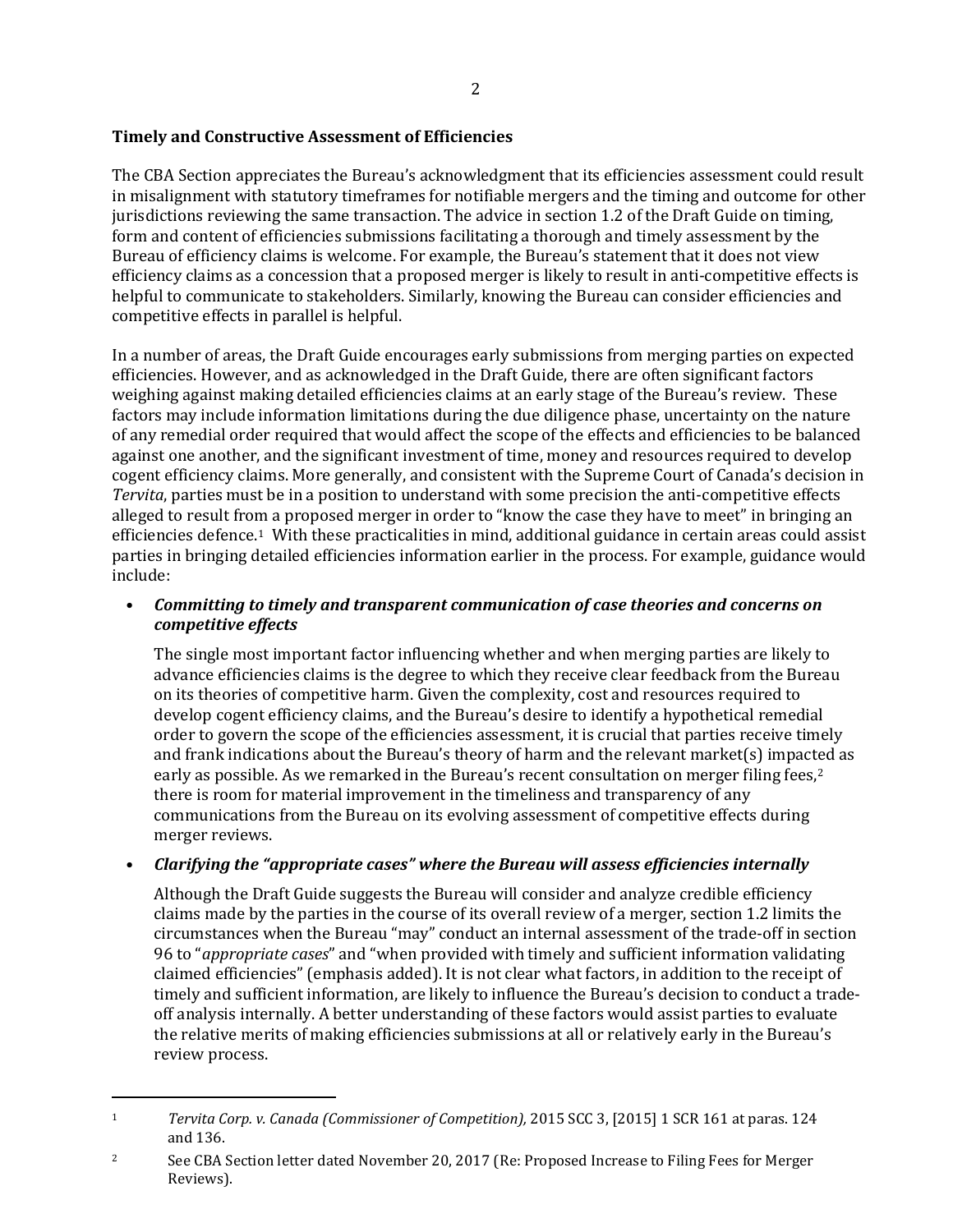#### • *Clarifying that the Bureau has and will employ the necessary resources to conduct parallel and independent efficiencies and effects analyses*

It would be helpful to reassure parties that efficiencies submissions will receive the required attention and not lead to bottlenecks elsewhere in the Bureau's review. For example, the CBA Section understands that some Bureau personnel have acquired significant expertise in the assessment of efficiency claims and they, perhaps with the assistance of external experts, are likely to focus exclusively on efficiency claims of any merger under review. If efficiency claims are to be reviewed by an internal specialist group working independently of the team investigating potential anti-competitive effects, communication of this in the Draft Guide is likely to bolster confidence in the Bureau's ability to conduct a parallel efficiencies assessment without diverting resources from the ongoing analysis of competitive effects. Having separate teams is a measure of confidence to merging parties that the efficiencies assessment will not drive the Bureau towards a particular conclusion on its theory or assessment of anti-competitive effects and a suitable remedy. This confidence is critical to encourage merging parties to submit efficiencies data as early as possible in the review process.

#### • *Reconsidering preferred approaches to an initial efficiencies submission*

In section 1.2.1 of the Draft Guide, the Bureau suggests the merging parties' initial submission on efficiencies should assume a full block of the transaction and include supporting information on a disaggregated basis such that the Bureau could update the analysis if it later becomes clear that the Tribunal would likely accept a narrower remedy. Alternatively, the Draft Guide suggests the initial submission should consider different potential orders and the efficiencies lost in each.

While this approach might be ideal from the Bureau's perspective, it is both impractical and unnecessary in many cases. An efficiencies analysis is a difficult and resource- and timeintensive undertaking for merging parties and it is impractical for merging parties to devote significant resources during an already busy time to analyses that may be largely, if not totally, misguided because the Bureau is taking a different view of the relevant markets or theories of harm. Similarly, if merging parties are to make an initial submission on the efficiencies impact of a full range of potential orders, much of that effort will inevitably be wasted, as the parties may not be able to anticipate the Bureau's concerns. Timely communication of any potential substantial anti-competitive effects concerns is therefore critical because it narrows the universe of potential outcomes and allows merging parties to focus on a manageable efficiencies submission. A more realistic approach would be for merging parties to begin submitting more detailed efficiencies information once the preliminary competition concerns have been identified by the Bureau. The Bureau should be able to communicate its preliminary concerns within the first 30 days of its review, such that the overall review timeline is not necessarily compromised.

## • *Removing the requirement of "with prejudice" submissions*

Part 3 of the Draft Guide states that "information supporting efficiency claims should be provided on a with prejudice basis and be sufficiently detailed to enable the Bureau to ascertain the nature, magnitude, likelihood and timeliness of the asserted gains, and to credit (or not) the basis on which the claims are being made". The requirement to give information on a "with prejudice" basis is counterproductive and unnecessary. This is particularly true given the Bureau's acknowledgement that the process is an iterative one and that merging parties may have informational constraints early in the process. Requiring parties to make submissions on a with prejudice basis will only chill the dialogue that is so essential to advancing and evaluating a cogent efficiencies analysis.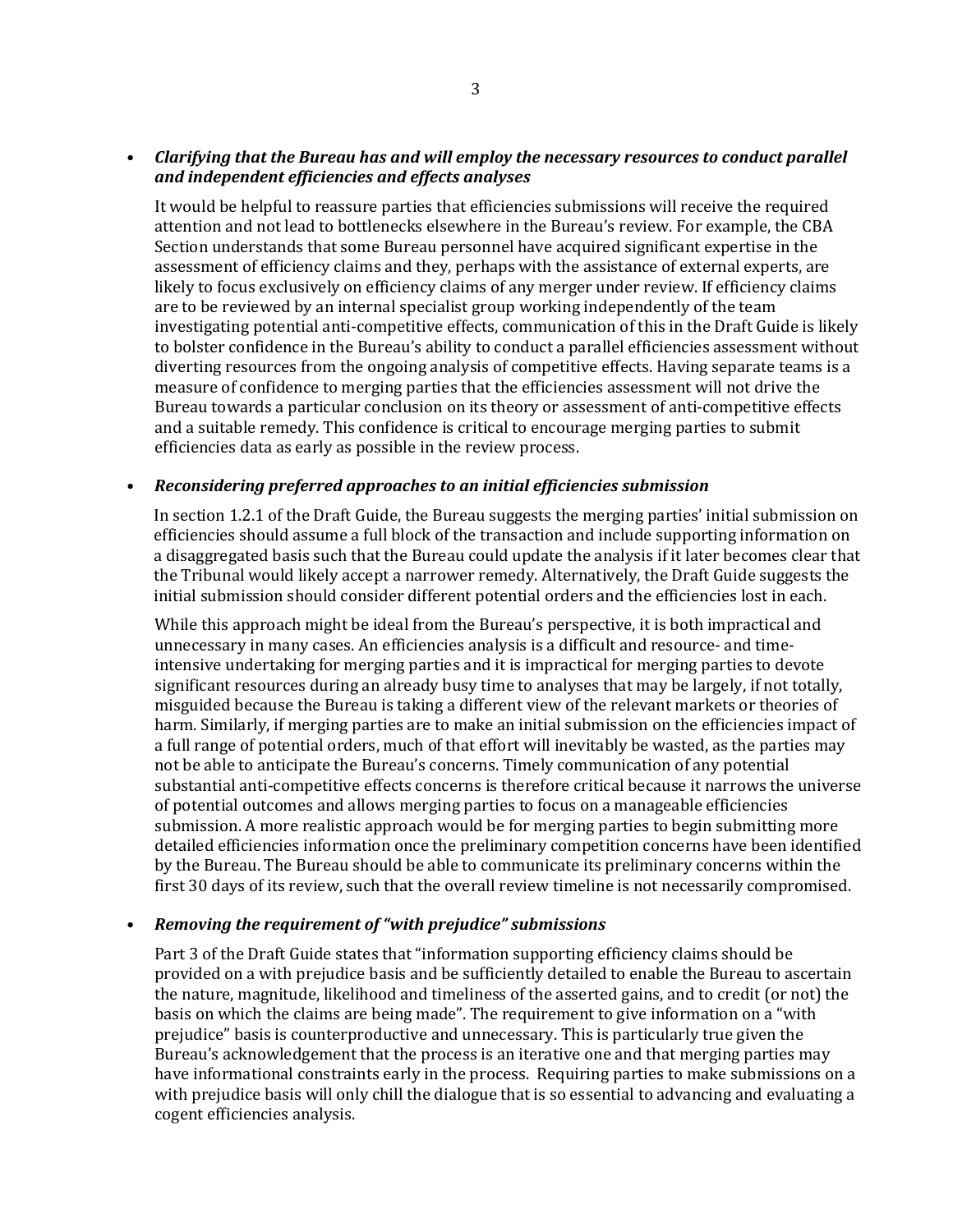#### • *Relaxing requirements for clearer cases*

Section 3 of the Draft Guide states that the Bureau requires merging parties to give extensive information and underlying evidence for any efficiencies claims. However, there are cases where any substantial prevention or lessening of competition would be marginal or may not materialize at all, and the cognizable efficiencies are clearly significant on a *prima facie* basis. In these cases, a simplified process for evaluating efficiencies claims would be a better use of resources, both for the Bureau and merging parties. In the last paragraph of section 1.3 of the Draft Guide, the Bureau contemplates that the trade-off analysis can be short-circuited in some circumstances when there is dispositive evidence. As such, the Bureau has already contemplated that a complete analysis, as required in a case before the Tribunal, is not always necessary. It would be useful for the Bureau to confirm that a burdensome, iterative process for efficiencies is not always a foregone conclusion. The review of many cases would be streamlined if the Bureau indicated a willingness to receive reliable, although less comprehensive, submissions on efficiencies where these efficiencies vastly outweigh any potential substantial prevention or lessening of competition.

Footnote 1 helpfully states that the Bureau may revisit the Draft Guide to reflect changes based on new case experience, amendments to the Act, Tribunal and court decisions, and developments in economic literature. The Commissioner's transparency goals will also be furthered by a continued commitment to issue detailed position statements explaining the Bureau's internal analysis of section 96 determinations.

## **Market-by-Market Trade-off Analysis**

j

Section 4 of the Draft Guide states the efficiencies trade-off analysis is nuanced and "therefore will vary based on the specific fact scenario being assessed in relation to a particular transaction." The Draft Guide then references the local market specific trade-off analysis done in the Superior/Canwest transaction as a "more realistic illustration", effectively endorsing an approach that compares the efficiencies realized in one market with the anti-competitive effect in that same market. This marketby-market approach is inconsistent with the statutory language and governing jurisprudence.

The Tribunal in *Superior Propane III* stated at para. 140:[3](#page-3-0)

[S]ection 96 of the Act applies to the transaction in its entirety. There is no requirement that gains in efficiency in one market or area exceed and offset the effects in that market or area. Rather, the tests of "greater than" and "offset" in section 96 require a comparison of the aggregate gains in efficiency with the aggregate of the effects of lessening or prevention of competition across all markets and areas. Accordingly, the Act clearly contemplates that some markets or areas may experience gains in efficiency that exceed the effects therein, while others may not.

The Tribunal specifically contrasted section 96 of the Act with the US [Ho](#page-3-1)rizontal Merger Guidelines, which considers efficiencies at the level of individual relevant markets.4 A *market-by-market* approach is also impractical as efficiencies analyses are not driven by the often esoteric bounds of market definition at the product or geographic level. Moreover, the word *market* does not appear in section 96 – which is not mentioned in the Draft Guide, even though elsewhere (e.g., in section 4.2 discussing the Bureau's position on anti-competitive effects) the statutory language is emphasized as dispositive.

<span id="page-3-1"></span><sup>4</sup> *Canada (Commissioner of Competition) v. Superior Propane Inc,* 2002 Comp. Trib. 16, paras. 138-139.

<span id="page-3-0"></span><sup>3</sup> *Canada (Commissioner of Competition) v. Superior Propane Inc,* 2002 Comp. Trib. 16. This statement was not challenged in any way in the appeal of this decision to the Federal Court of Appeal *(Canada (Commissioner of Competition) v. Superior Propane Inc.*, 2003 FCA 53) or in the *Tervita* decision.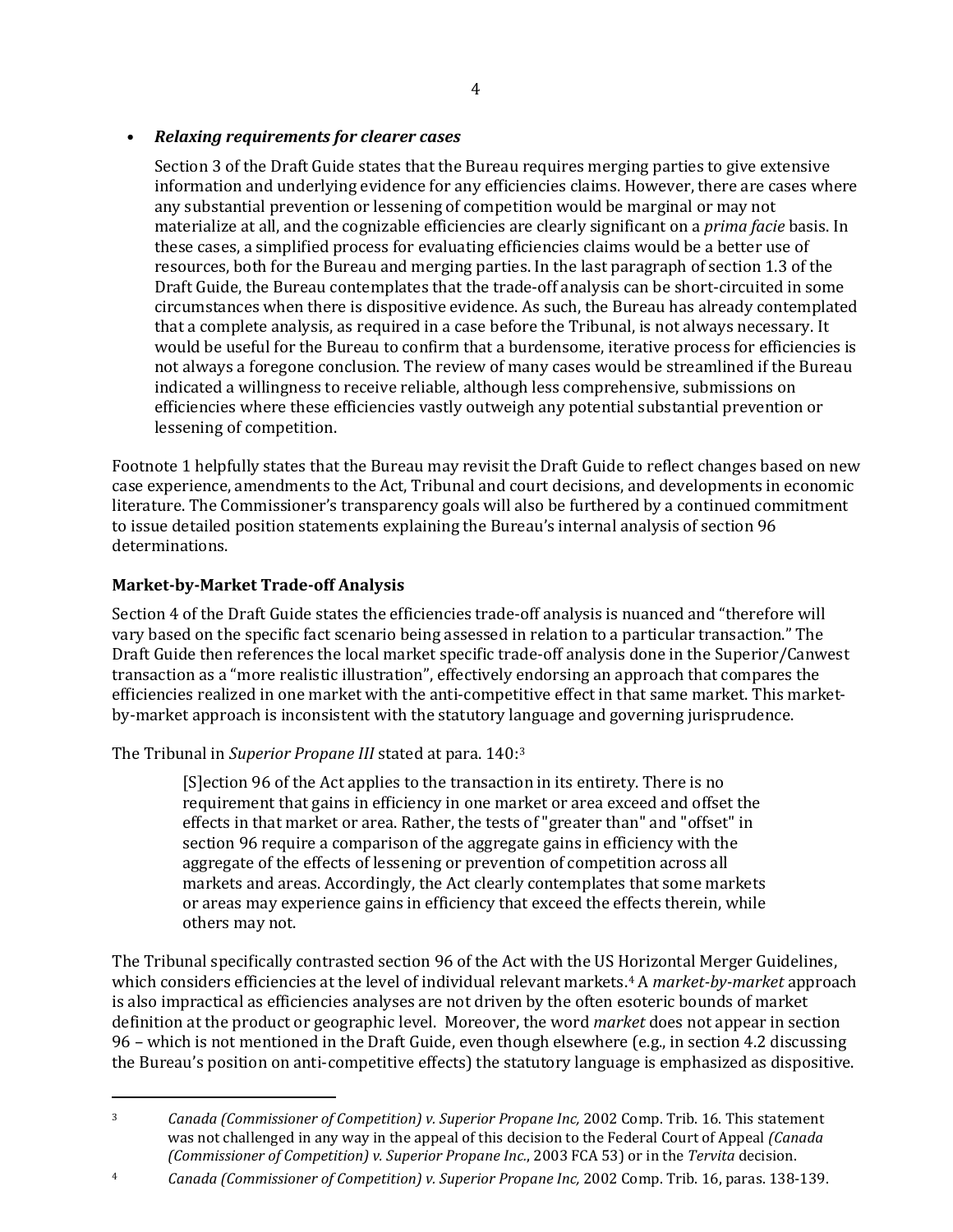While the Draft Guide is only intended to give guidance on the Bureau's internal assessment of section 96 prior to making an enforcement decision, we encourage the Bureau to reconsider this approach given its inconsistency with established jurisprudence.

#### **Marginal Cost Savings**

The Draft Guide cautions in section 4.1 that, where a merger results in marginal cost savings, "there should be no 'double counting' of such efficiencies" when assessing the anti-competitive effects of the merger and efficiencies trade-off. It is not clear what "double counting" the Bureau is cautioning against. The CBA Section asks the Bureau clarify and elaborate on this point.

The relevance of marginal cost savings to the section 96 trade-off analysis may be examined in the context of a highly simplified ex[am](#page-4-0)ple. Suppose that (A) pre-merger the relevant market is competitive and there i[s](#page-4-1) no deadweight loss.<sup>5</sup> Now suppose that (B) a merger results in a monopoly in this market, introducing a deadweight loss. $6$  Now suppose that  $(C)$  the merger also reduces marginal costs.<sup>[7](#page-4-2)</sup> The total surplus and deadweight loss for each of (A), (B) and (C) are summarized as follows:

|                    | <b>Total surplus</b>                              | Deadweight loss           |
|--------------------|---------------------------------------------------|---------------------------|
| (A), (P1, Q1)      | dark blue + dark green + red                      | None                      |
| $(B)$ , $(P2, Q2)$ | dark blue                                         | dark green + red          |
| $(C)$ , $(P3, Q3)$ | dark blue + dark green + light blue + light green | yellow <sup>8</sup> + red |



When evaluating the merger that reduces costs, i.e. comparing cases A and C, it is clear that this hypothetical merger loses the red area to deadweight loss as a result of reduced overall quantity compared to the pre-merger case, but gains additional surplus in the light blue and light green areas as a result of lower marginal cost over the same quantities that were supplied pre-merger, i.e. gains in productive efficiencies. When viewed this way, there is clearly no double counting. Assuming the section 92 order under consideration is a full block of the merger, the trade-off analysis involves a comparison between the gains of the light blue and light green areas and the loss of the red areas.

<span id="page-4-0"></span>j  $5$  At (P1, Q1).

<span id="page-4-1"></span> $6$  At (P1, Q2).

<span id="page-4-2"></span> $\frac{7}{8}$  At (P1, Q3).

<span id="page-4-3"></span><sup>8</sup> To clarify, while the yellow area, together with the red area, is part of the deadweight loss in case C, it is deadweight loss only when comparing to a competitive market with the lowered marginal cost. The yellow area is *not* deadweight loss resulting from the merger contemplated under case C as compared to the pre-merger case A.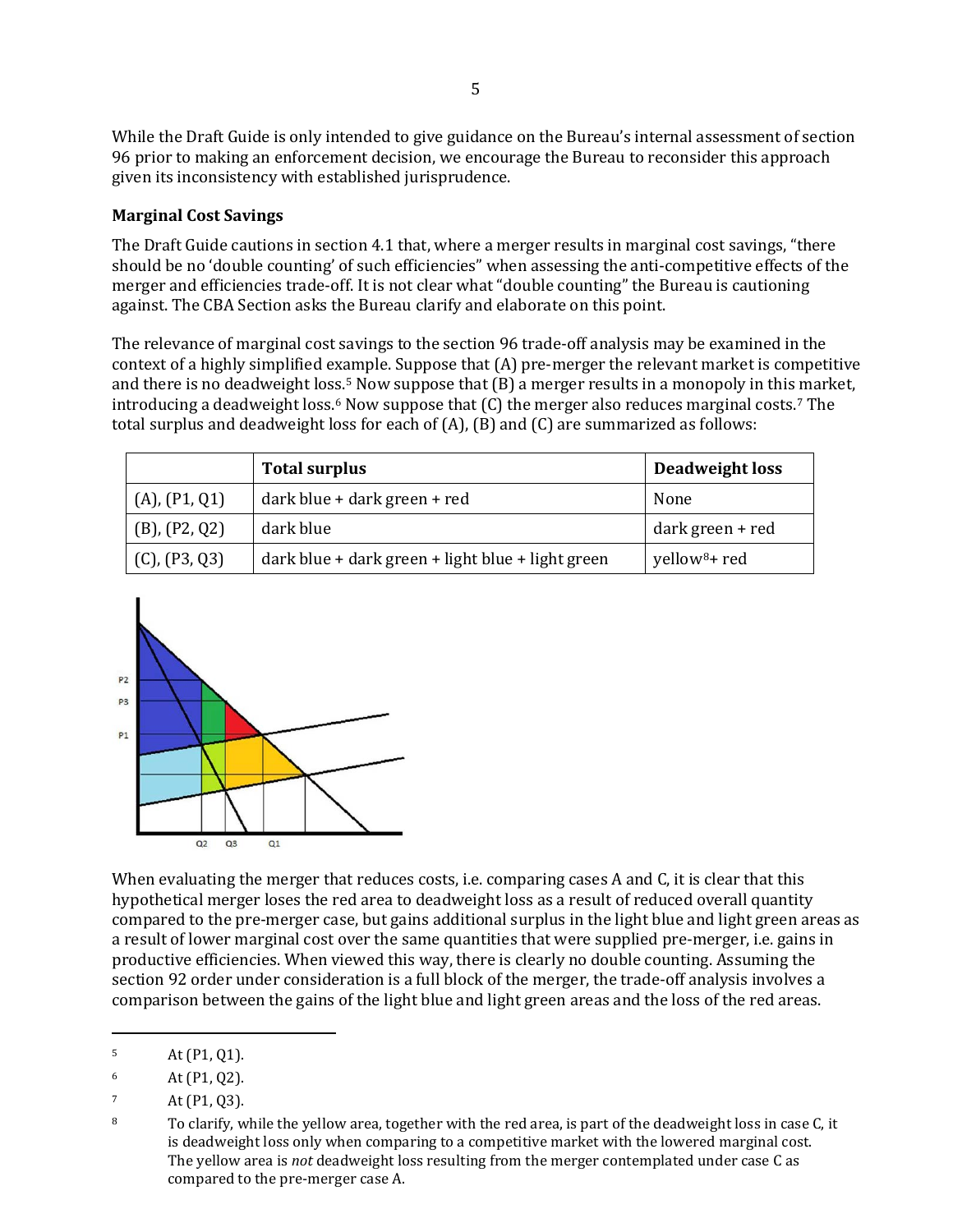Depending on the demand and supply elasticities and the size of the marginal cost reduction, the efficiencies gains may or may not be greater than or offset the deadweight loss.

There is an important conceptual difference between the analysis of "prevention or lessening of competition" under section 92 and section 96: the former focuses on *ability* where the latter focuses on *effects*. Under section 92, the Commissioner demonstrates the merger is likely to result in a substantial prevention or lessening of competition, in the sense that the merger is likely to create, maintain or enhance the *ability* of the merged entity to exercise market power.[9](#page-5-0) In this analysis, which is focused on the merged entity's *ability* to exercise market power, the Commissioner does not need to take into account any marginal cost savings that might result from the merger.

However, as soon as the merging parties raise the section 96 defence, the Commissioner now has the obligation to quantify the "*effects* of any prevention or lessening of competition" (emphasis added),<sup>[10](#page-5-1)</sup> to the extent they are quantifiable. If factors like marginal cost reductions impact market participants' competitive behaviours and in turn the anti-competitive effects of the merger, these factors ought to be taken into account in the quantification of anti-competitive effects. In our hypothetical example, this means the Commissioner must recognize that the marginal cost reductions resulting from the merger will also have the competitive effect of increased quantity as compared to a merger without those marginal cost reductions (i.e., quantity increases in case C as compared to case B) when quantifying anti-competitive effects. This is then compared to the productive efficiencies resulted from the marginal cost reductions over the quantity supplied post-merger (i.e. the quantity under case C) in the trade-off analysis. As illustrated in the above graph, this does not result in a "double counting" of the marginal cost reductions.

The Tribunal stated in *Superior Propane III* that "the consideration of efficiency gains is not to be tied into the analysis of competitive effects of the merger.["11](#page-5-2) As Chief Justice Crampton correctly pointed out in his concurring opinion in the *CCS* Tribunal decision, the focus of that passage was "on the differences between the Canadian and American approaches to efficiencies, and, specifically, whether section 96 requires the efficiencies likely to result from a merger to be so great as to ensure that there are no adverse price effects of the merger."[12](#page-5-3) It would be a mistake to interpret this passage from *Superior Propane III* to mean that the competitive effects of marginal cost savings cannot be taken into account when quantifying the anti-competitive effects of the merger.

If the competitive effects of marginal cost reductions are not taken into account when quantifying the anti-competitive effects of the merger, the trade-off analysis would be conducted between the efficiencies generated by the merger with marginal cost reductions (i.e., the efficiencies resulting from case C, the light blue and light green areas) on the one hand and the anti-competitive effects of a merger without those marginal cost reductions (i.e. the deadweight loss of case B, the dark green and red areas) on the other. However, a merger without those marginal cost reductions is not the merger proposed by the merging parties and it is not "the merger" that is the subject of the trade-off analysis in subsection 92(1).

As the *Tervita* decision recognized, whether using the *total surplus standard* or the *balancing weights standard*, fundamental to the section 96 analysis is an accounting of the producer surplus and consumer surplus pre- and post-merger.[13](#page-5-4) A proper accounting of the quanta of producer surplus and consumer surplus post-merger necessarily requires taking the competitive effects of marginal cost savings into account.

j

<span id="page-5-0"></span><sup>9</sup> Merger Enforcement Guidelines ("MEGs"), para. 2.1; *Tervita Corp. v. Canada (Commissioner of Competition)*, 2015 SCC 3, para. 44.

<span id="page-5-1"></span><sup>10</sup> *Competition Act,* subsection 96(1).

<span id="page-5-2"></span><sup>11</sup> *Canada (Commissioner of Competition) v. Superior Propane Inc,* 2002 Comp. Trib. 16, paras. 137.

<span id="page-5-3"></span><sup>12</sup> *The Commissioner of Competition v. CCS Corporation et al.,* 2012 Comp. Trib. 14, para. 387.

<span id="page-5-4"></span><sup>13</sup> *Tervita Corp. v. Canada (Commissioner of Competition),* 2015 SCC 3, paras. 91-94.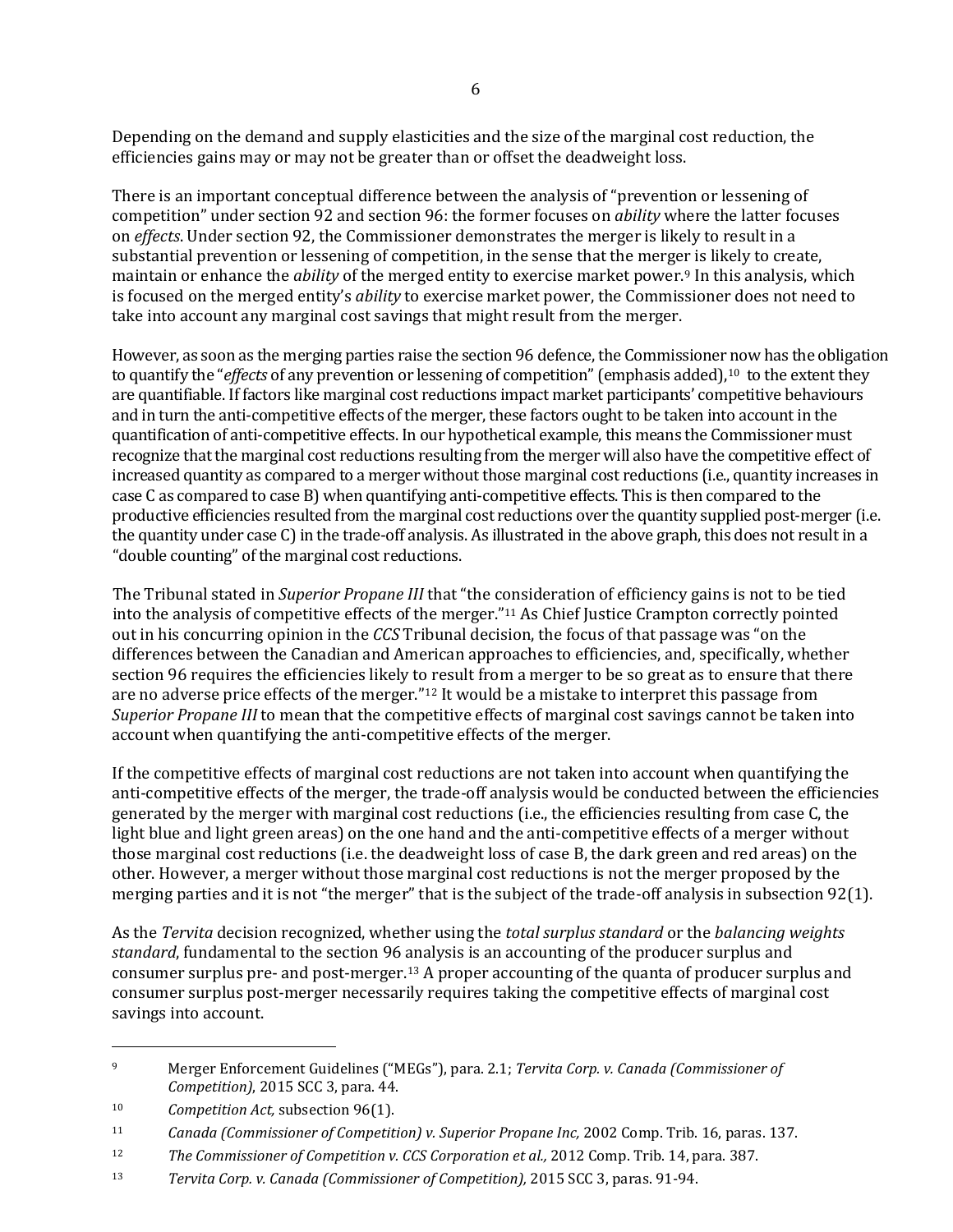Accordingly, the CBA Section requests that the Bureau clarify its approach for assessing marginal cost savings in the section 96 trade-off analysis and confirm that factors like marginal cost savings that impact the anti-competitive effects of a merger will be taken into account in the quantification of the anti-competitive effects.

#### **Treatment of Divestiture Buyer Costs**

The CBA Section encourages the Bureau to reconsider and clarify the discussion of buyer costs. Section 3.3 of the Draft Guide states that any additional costs to be incurred by a likely divestiture buyer related to the implementation of the divestiture order will not be considered efficiencies that would be lost as a result of an order. If this statement is intended to refer to the costs that the divestiture buyer has to incur to achieve efficiencies, the CBA Section submits that this would result in an inconsistent approach to quantifying efficiencies.

The fifth cognizability screen of the Bureau's efficiencies analysis excludes efficiencies that would likely be achievable even when a section 92 order is made. Therefore, when considering a potential divestiture order, only those merger efficiencies foregone as a result of the divestiture order are recognized for the purpose of the section 96 analysis. When quantifying foregone merger efficiencies, the costs the merging parties must incur to achieve those efficiencies are deducted or netted, as these implementation costs are resources that must be spent, reducing the total savings generated by the merger.

The Draft Guide's statement on buyer costs seems to imply that, when quantifying the efficiencies likely achievable by the divestiture buyer, the divestiture buyer's costs to achieve efficiencies are not to be counted towards the efficiencies trade-off. If this is the intent of the Draft Guide, it would be inconsistent with the approach of quantifying foregone merger efficiencies. The divestiture buyer's implementation costs are costs to the economy that reduce the efficiencies achievable as a result of a divestiture order, in the same way the merging parties' implementation costs are costs to the economy that reduce the efficiencies that would result from the merger. It is unclear why the Bureau would ignore the former but take into account the latter.

To further illustrate this inconsistency, suppose a potential divestiture order will result in \$15 million in foregone merger efficiencies, but it would cost the merging parties \$5 million to achieve those efficiencies; the divestiture buyer would likely achieve \$12 million of efficiencies with the divestiture assets, but it would also cost \$5 million to do so. In this case, the divestiture order would cause the economy to lose \$10 million in net efficiencies from the transaction, while the economy would only gain \$7 million in net efficiencies with the order. Therefore, through the fifth cognizability screen, the section 96 analysis would recognize \$3 million in net efficiencies lost to the economy as a whole due to the divestiture order, which would be then compared to the anti-competitive effects addressed by the divestiture order in the trade-off analysis. Ignoring the divestiture buyer's implementation costs would lead to the false conclusion that the divestiture order would generate \$2 million of efficiencies for the society more than the merger does.

The *Tervita* decision confirmed that "order implementation efficiencies" are not cognizable efficiencies under section 96 because they are not efficiencies attributable to the merger. However, it is important to note that the "order implementation efficiencies" discussed in the *Tervita* decision are "efficiencies that a merging party could realize sooner than a competitor only because the competitor would be delayed in implementing those efficiencies because of legal proceedings associated with a divestiture order"[.14](#page-6-0) The "order implementation efficiencies" rejected by the *Tervita* decision are only attributable to the time associated with the implementation of the divestiture order. *Tervita* did not hold that the costs associated with the implementation of the divesture order, particularly the divestiture buyer's

<span id="page-6-0"></span><sup>14</sup> *Tervita Corp. v. Canada (Commissioner of Competition),* 2015 SCC 3, para. 107.

j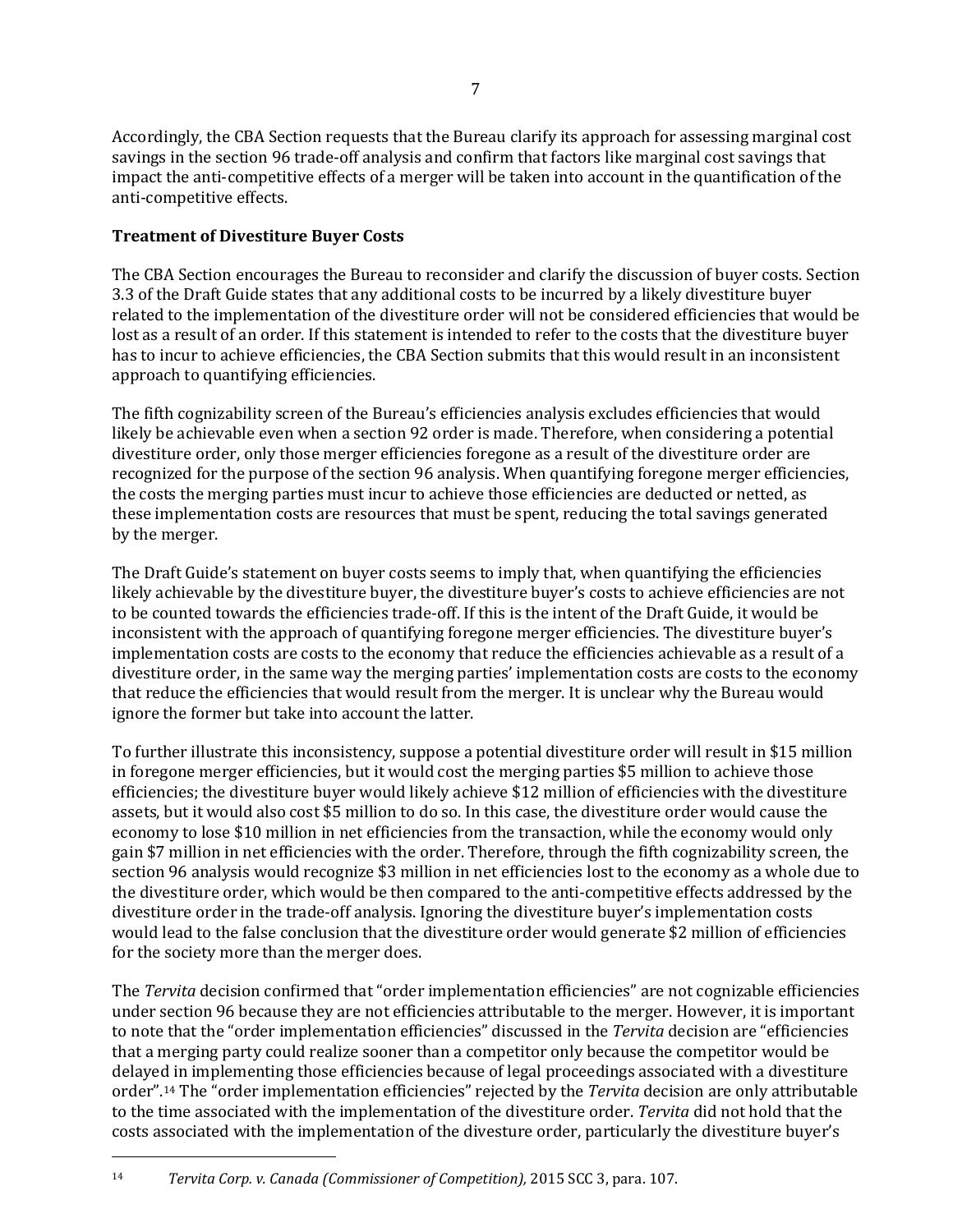costs associated with achieving efficiencies from the divestiture assets, are not foregone efficiencies attributable to the merger.

The CBA Section requests that the Bureau clarify the meaning of the Draft Guide's statement on buyer divestiture costs.

# **Analysis of Third Party / Alternative Transaction Efficiencies**

The Draft Guide notes at section 3.6.2 that it will consider for counterfactual purposes the alternative bidders in an auction scenario to compare what efficiencies they would generate from acquiring the target, in order to isolate what are truly merger-specific efficiencies generated by the buyer. This approach is highly speculative, unworkable and unsupported by relevant jurisprudence.

The CBA Section recognizes that efficiencies realized must be merger specific. However, the Bureau's suggested approach appears to further extend this requirement so that the efficiencies realized must be purchaser specific (and not available to other purchasers). This approach is highly impractical as it requires the Bureau to speculate on commercial terms of transactions never consummated. Further, this approach sets an impossibly high burden for the merging parties (who have the burden of proving the efficiencies defence) as they would not have access to the requisite data from third parties to evaluate their position. In the auction context, the ultimate purchaser may not be aware of all of the potential purchasers who were bidding or decided not to bid. This approach is also inconsistent with Bureau practice in other related contexts. For instance, when the Bureau does an SLC analysis of a transaction, it does not weigh that analysis against the competition issues other auction buyers might present. Rather, it evaluates the transaction on a standalone basis.

It would be unfortunate if the Bureau were to discount or disqualify certain claimed efficiencies based on highly speculative estimates or best guesses of likely efficiencies from potential transactions involving the target. This issue might also arise when the Bureau investigates the efficiencies of a divestiture buyer. Accordingly, we urge the Bureau to reconsider its position. Should the Bureau continue with this approach, the Draft Guide should give further details about the Bureau's proposed analysis of alternative efficiencies and support for this approach.

## **Accrual to Canada and Wealth Transfers**

j

The Draft Guide states at section 3.6.4 that efficiencies gains achieved outside of Canada are excluded unless parties can establish that these efficiencies will accrue to Canada. The CBA Section requests that the Bureau elaborate on this "accrual to Canada" requirement in particular situations.

The Bureau takes the position that the "accrual to Canada" requirement implies "savings related to operations in Canada that ultimately benefit foreign shareholders will not be accepted." The notion of excluding efficiencies in Canada accruing to foreign shareholders first appeared in Justice Reeds' *obiter dicta* in *Hillsdown*, where she queried "if the dominant firm which charges supra-competitive prices is foreign-owned so that all the wealth transfer leaves the country, should the transfer be c[on](#page-7-1)sidered neutral?["15](#page-7-0) This issue was further discussed in *Superior Propane III,* but was not decided.16 Neither *Hillsdown* nor *Superior Propane III* definitively held that efficiencies or savings accruing to foreign shareholders should be excluded.[17](#page-7-2) The Bureau should reconsider whether the nationality of

<span id="page-7-0"></span><sup>15</sup> *Canada (Director of Investigation and Research) v. Hillsdown Holdings (Canada) Ltd.* (1992) 1992 CanLII 2092 (CT).

<span id="page-7-1"></span><sup>16</sup> *Canada (Commissioner of Competition) v. Superior Propane Inc, 2002* Comp. Trib. 16, paras. 194-195.

<span id="page-7-2"></span><sup>17</sup> While the Tribunal raised this issue in *The Commissioner of Competition v. CCS Corporation et al., 2012 Comp. Trib. 14 para. 262*, the Supreme Court of Canada decision overruling the Tribunal's 2012 decision did not specifically address this issue.